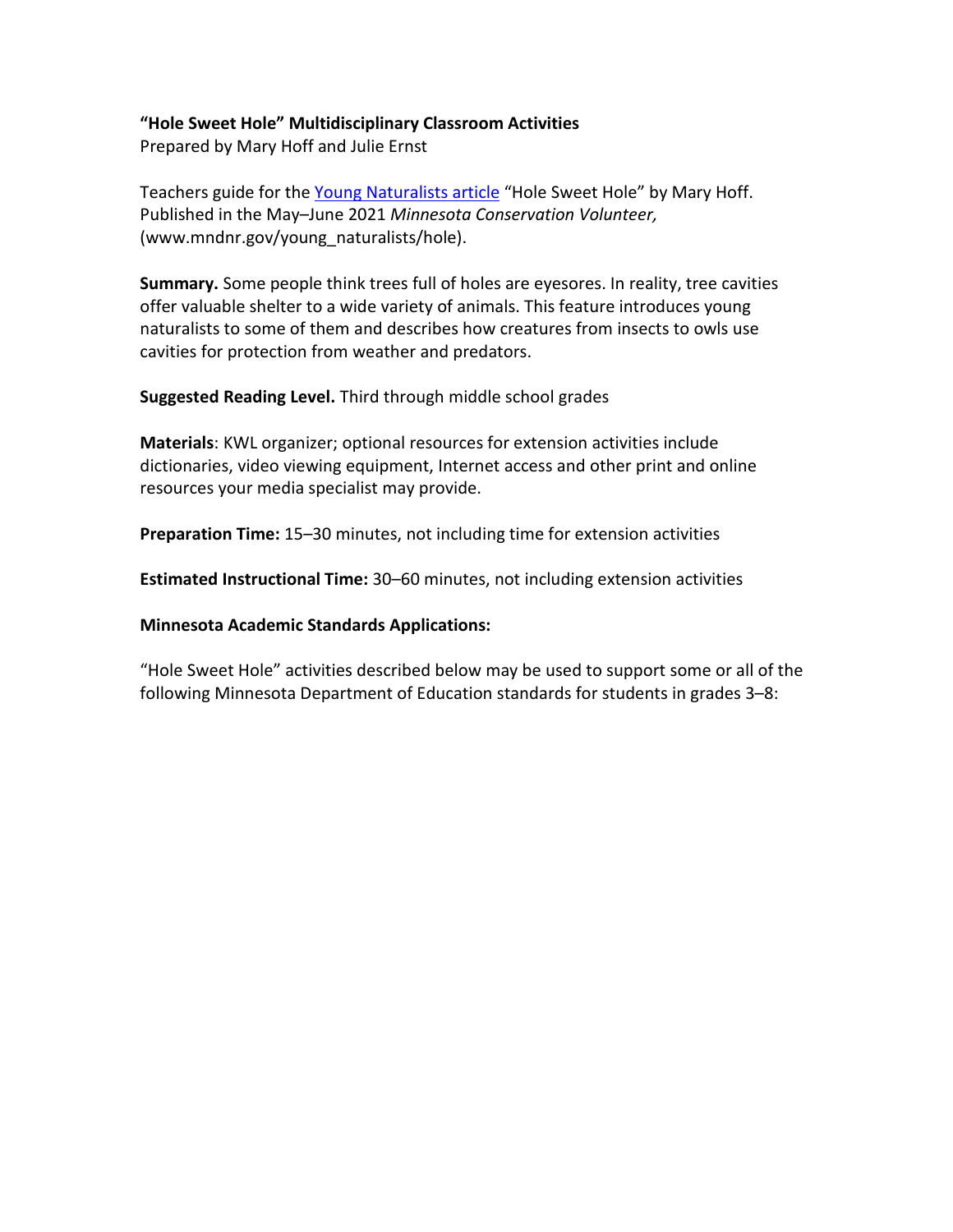# Science

*\*coding is based on the 2019 Commissioner approved draft of MN Academic Standards in Science and focuses on the three dimensions from the Framework for K-12 Science Education (NRC, 2012)*

#### Science and Engineering Practices

1. Asking questions and defining problems

- 2. Developing and using models
- 3. Planning and carrying out investigations
- 4. Analyzing and interpreting data
- 5. Using mathematics and computational thinking
- 6. Constructing explanations and designing solutions
- 7. Engaging in argument from evidence
- 8. Obtaining, evaluating, and communicating information

## Crosscutting Concepts

- 2. Cause and effect
- 3. Scale, proportion, and quantity
- 6. Structure and function
- 7. Stability and change

#### Disciplinary Core Ideas

Life Sciences 2: Ecosystems: Interactions, energy, and dynamics; 4: Biological Evolution: Unity and Diversity

Earth and Space Sciences 3: Earth and human activity

Math Data Analysis (Benchmark 4.4.1.1)

Social Studies Economics (Benchmark 4.2.1.1.1) Geography (Benchmark 4.3.4.9.1)

## English Language Arts

Reading Benchmarks: Informational Text Key Ideas and Details (Benchmarks 3.2.1.1, 3.2.3.3, 4.2.1.1, 4.2.3.3, 5.2.1.1, 5.2.3.3, 6.5.1.1, 7.5.1.1, 8.5.1.1) Craft and Structure (Benchmarks 3.2.4.4, 4.2.4.4, 5.2.4.4, 6.5.4.4, 7.5.4.4, 8.5.4.4) Integration of Knowledge and Ideas (Benchmarks 3.2.7.7, 3.2.8.8, 4.2.7.7, 5.2.7.7, 6.5.7.7) Writing Benchmarks Text Types and Purposes (Benchmarks 3.6.3.3, 4.6.3.3, 5.6.3.3, 6.7.1.1, 6.7.3.3, 7.7.1.1, 7.7.3.3, 8.7.1.1, 8.7.3.3) Research to Build and Present Knowledge (Benchmarks 3.6.7.7, 4.6.7.7, 5.6.7.7, 6.7.7.7, 7.7.7.7, 8.7.7.7)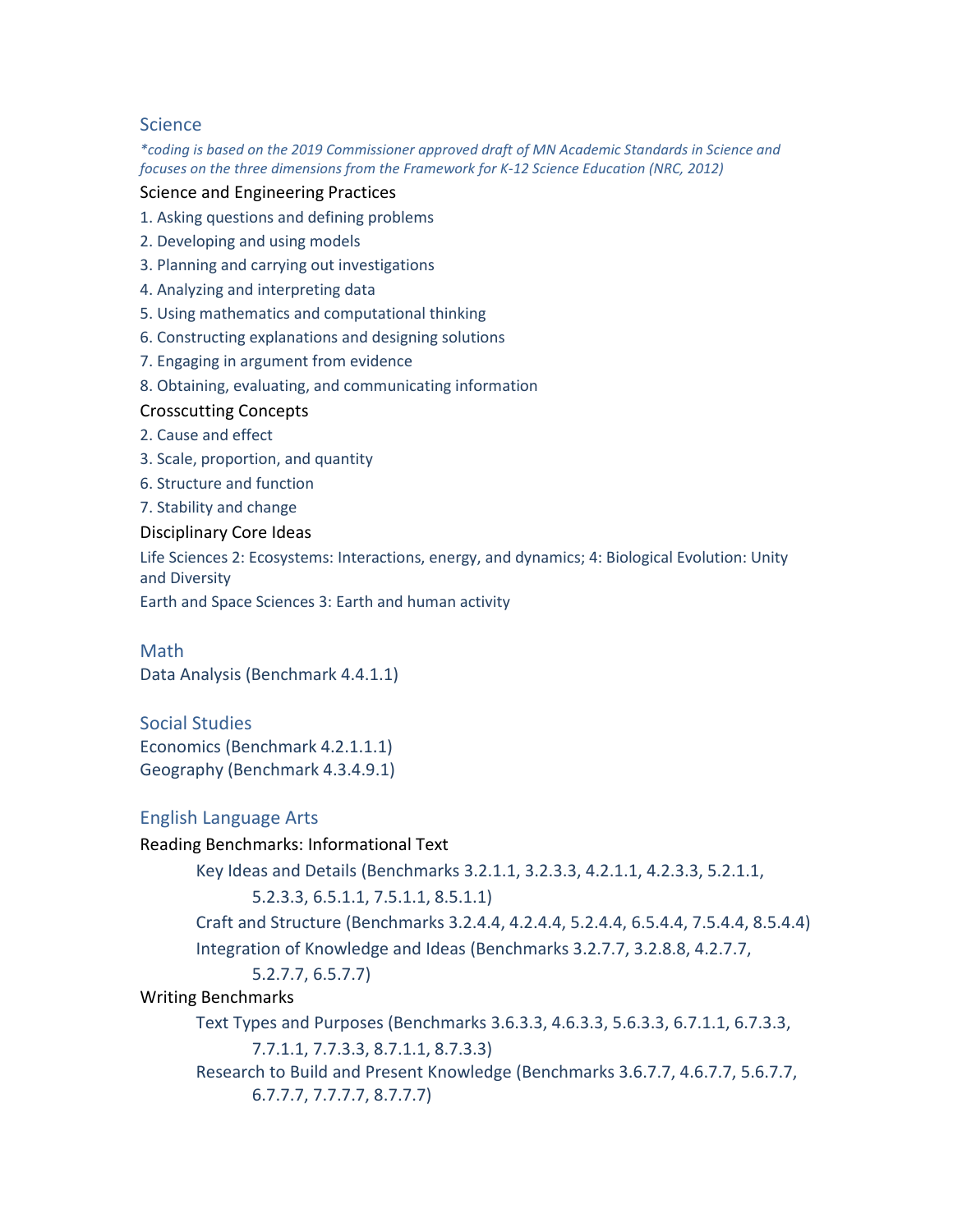Language Benchmarks

Vocabulary Acquisition and Use (Benchmarks 3.10.4.4, 4.10.4.4, 5.10.4.4, 6.11.4.4, 6.11.6.6, 7.11.4.4, 7.11.6.6, 8.11.4.4, 8.11.6.6) Reading Benchmarks: Literacy in Science and Technical Subjects Key Ideas and Details (Benchmark 6.13.1.1) Writing Benchmarks: Literacy in Science and Technical Subjects Text Types and Purposes (Benchmark 6.14.1.1) Research to Build and Present Knowledge (Benchmark 6.14.7.7)

For current, complete Minnesota Academic Standards, see the [Department of](http://www.education.state.mn.us/)  [Education's website.](http://www.education.state.mn.us/) Teachers who find other connections to standards are encouraged to contact *Minnesota Conservation Volunteer.*

**Preview:** Ask your students if they have ever seen an animal go into or come out of a hole in a tree. What kind of an animal was it? If needed, supplement with a question about what kinds of animals they think might live in holes in trees. Then divide students into small groups to do a **KWL** [activity.](http://www.nea.org/tools/k-w-l-know-want-to-know-learned.html) Within the groups, have students describe what they know (**K**) about cavity nesters and what they wonder (**W**) about them. Give each student a copy of the organizer (see www.teach-

nology.com/web\_tools/graphic\_org/kwl) and encourage each to make notes during the group discussion. As you read and discuss the article you can compile a list of what they learn **(L)** while reading the article and related materials and participating in extension activities.

**Vocabulary Preview:** You can find a copy-ready vocabulary list at the end of this guide. Feel free to modify it to fit your needs. Share the words with you students and invite them to share what they think they mean. Tell them you will be reading a story that will help them understand these words so they can own them in the future! As your students encounter these vocabulary words in the story, you may want to encourage them to infer meaning using context clues, such as other words in the sentence or the story's illustrations. Students also could be encouraged to compare their inferences as to what the words mean with their earlier guesses and with the definitions from the vocabulary list.

You might wish to use the study cards (adapted from *[Strategic Tutoring\)](http://sim.kucrl.org/products/details/strategic-tutoring)* found at the end of the study questions for this Young Naturalists feature. On one half of the card, in large letters, is a key vocabulary word with smaller letters framing the word in a question or statement. On the other half is the answer to the question or the rest of the statement. Cut along the horizontal line, fold in the middle, and tape or staple, then use like flash cards. We've included a few blanks so you or your students can add new words or phrases if you'd like.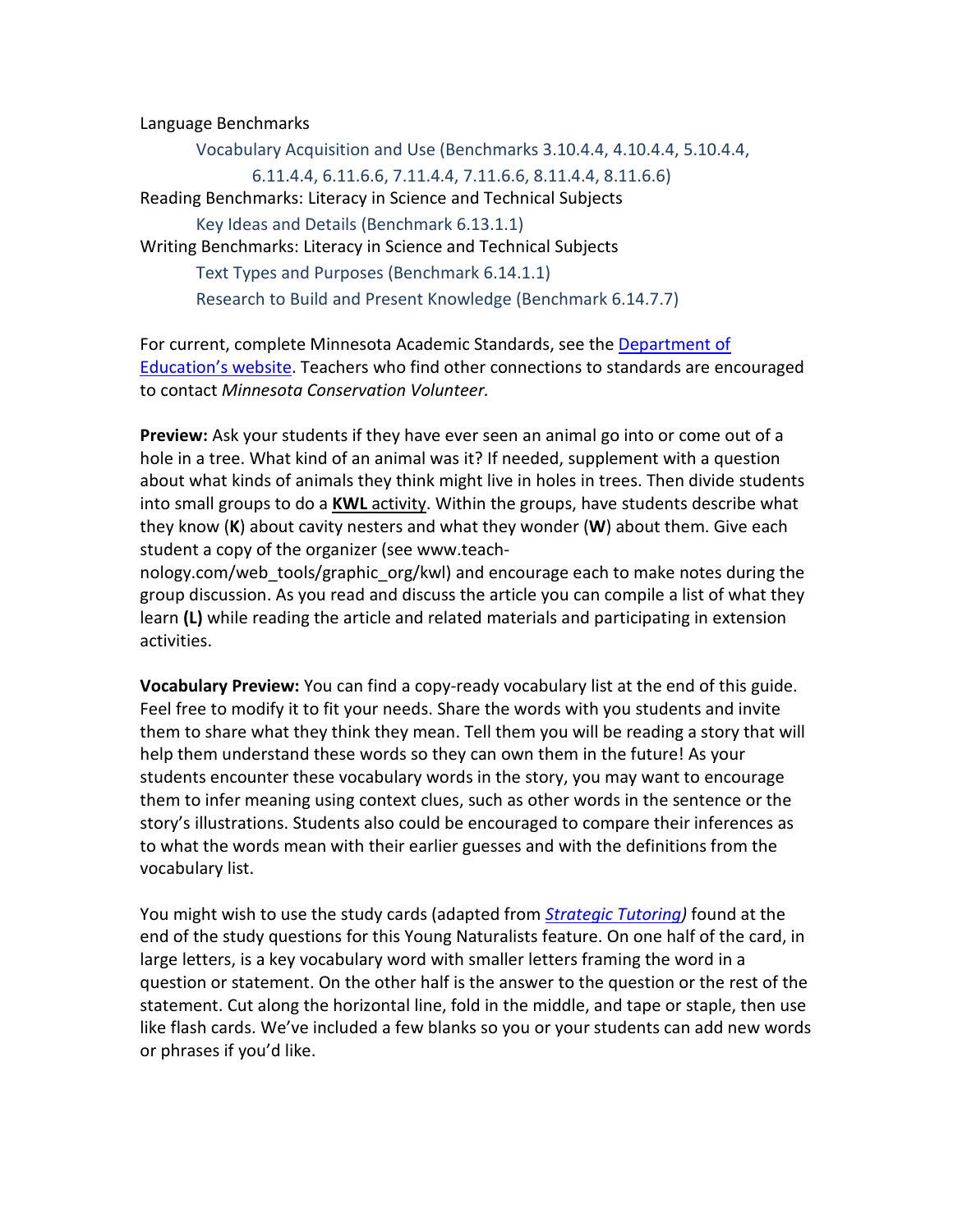**Study Questions Overview:** Preview the study questions with your class before you read the article. Then read the story aloud. Complete the study questions in class, in small groups, or as an independent activity, or use them as a quiz.

**Adaptations:** Read aloud to special needs students. Abbreviate the study questions or focus on items appropriate for the students. Adapt or provide assistance with extension activities as circumstances allow.

**Assessment**: You may use all or part of the study guide, combined with vocabulary, as a quiz. Other assessment ideas include: (1) Ask students to name six things they learned about cavity nesters. See the "learned" list from your KWL activity. (2) Have students write multiple-choice, true-false, or short-answer questions based on the article. Select the best items for a class quiz. (3) Have students create posters, podcasts, or videos to share their new knowledge with others.

**Extension Activities:** Extensions are intended for individual students, small groups, or your entire class. Young Naturalists articles provide teachers many opportunities to make connections to related topics, to allow students to follow particular interests, or to focus on specific academic standards.

1. Find a web camera that's monitoring the nest of a cavity-nesting bird (a source like [View Nesting Birds](https://www.viewbirds.com/) is a good place to start) and follow it over time. Invite students to record what they see daily to sharpen their observation skills. Students could use these observations toward developing models (diagrams, drawings, or physical models) of the unique and diverse life cycles of birds.

2. Build a nest box. Artificial nest boxes can help cavity dwellers thrive in places where natural holes are scarce. Us[e All About Birdhouses](https://nestwatch.org/learn/all-about-birdhouses/right-bird-right-house/) or a similar source to build a nest box for a wood duck, bluebird, or other cavity-nesting animal. Do research to learn what kinds of habitat are best for the intended occupant, then install it in a suitable location. Monitor the box to see what happens. The success of students' nesting boxes could be used to encourage students to evaluate the merit of artificial nesting boxes to declining populations of cavity-nesting birds as a result of environmental changes. Have students brainstorm or research other solutions that have been proposed (such as creating starter holes) and evaluate the merit of these other ideas to help cavity dwellers thrive.

3. A number of Minnesota's cavity-nesting species declined in the 1900s (e.g., wood ducks, eastern bluebirds) as forests were cut down and forest managers viewed dead and rotting trees as undesirable. Research one of them to learn what people have done to help it recover. If data are available, create a chart showing change in population over time. This research could be oriented toward constructing evidence-based explanations for how environmental factors influence the growth of populations (or, for older students, constructing arguments supported by empirical evidence that changes in biological components of an ecosystem affect populations).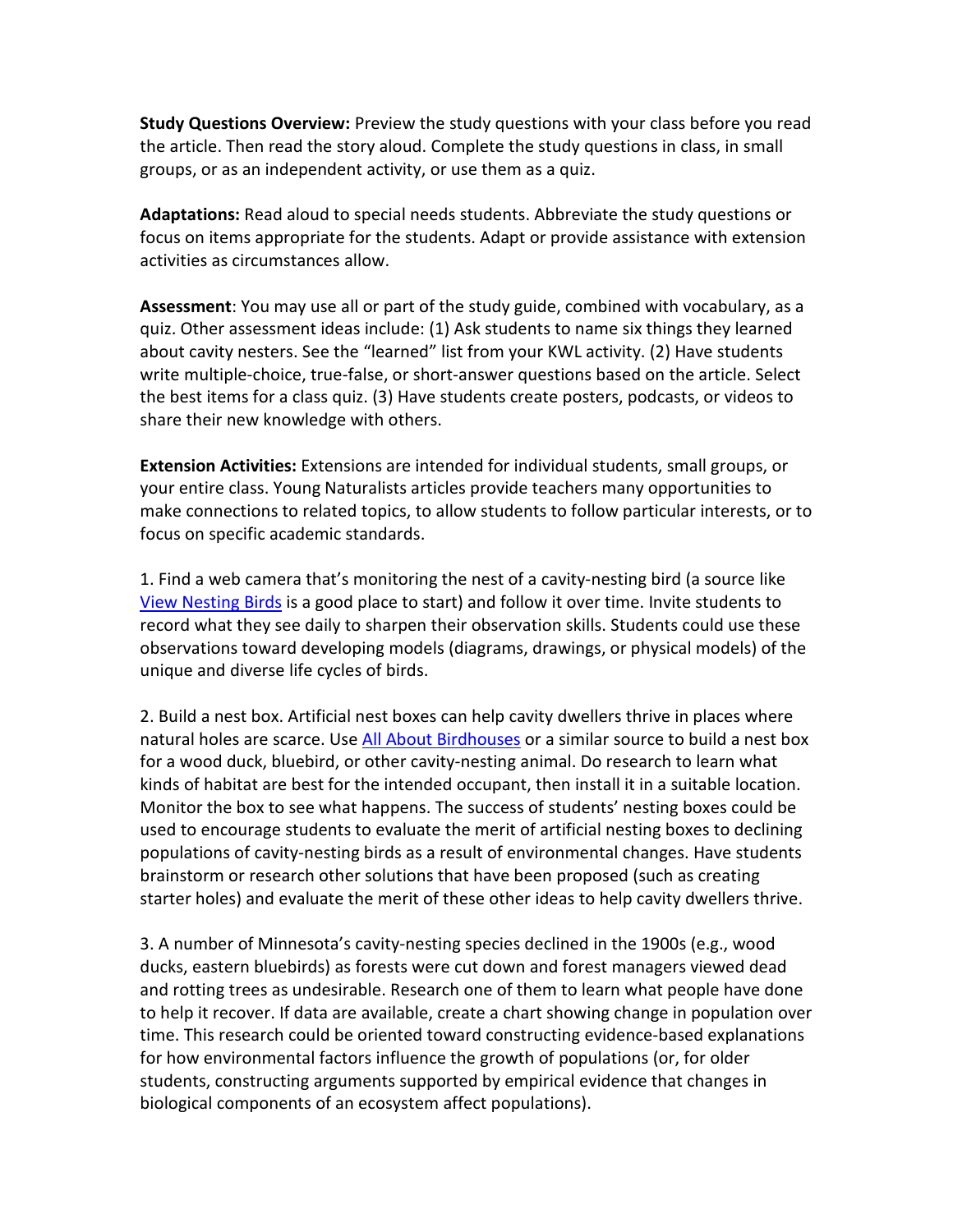4. Woodpeckers have a number of adaptations that allow them to drill holes in trees, from an especially tough beak to special cushioning around its brain. Use various information sources to gather information about as many such traits as you can. Use this information to support the contention that animals have internal and external structures that support survival. Then brainstorm: How might we apply this to inventing something to meet human needs? For example, the cushioning might inspire the design of a better bicycle helmet.

5. We learn in the story that often a cavity made by one animal ends up being adopted by others. What does this tell us about how decline in one species might reverberate through the ecosystem? Take the example of the pileated woodpecker. What other animals use the holes it makes? If pileated woodpeckers became extinct, what might that mean for these animals? And what might *that* mean for other plants and animals? For example, a decline in pileated woodpeckers could lead to a decline in martens, which in turn could lead to a population boom in squirrels, mice, and other marten prey. In addition to speculating about the rippl4 effects of cavity nesters on other species in the ecosystem, older students could be asked to find evidence through online research to construct an argument that change in components of ecosystems affect populations. Older students also could design an investigation that would allow biologists to collect evidence regarding the impact of a decline in a particular cavity nester on other species in the ecosystem.

6. Some animals, like fishers, have a small number of young but spend a lot of time and energy caring for them. Other animals, like wood ducks, have many young but few live to adulthood. Explore the concepts of r [selection and K selection.](https://youtu.be/Bu6ouKt9zhs) What other familiar animals fit into one category or another? What conditions might favor one or the other?

7. The story mentions that the cedar bark red squirrels use to line their nests has a strong smell that deters parasites. What are some other plants that possess insectrepellent properties? Ask students to design a backyard that uses plants or plant material to deter insects, ticks, fleas, etc. Older students could think about the pros and cons of using these plants instead of chemical repellents (cost, availability, potential harm to pets or small wildlife, etc.) and factor those considerations into the backyard design.

8. If you were a bird, would you rather be a primary excavator or a secondary user? Why? Students could write an opinion piece on their preference, supporting their point of view with well-argued reasons.

9. It's raining ducklings! Students can write and illustrate narratives or other creative texts of imagined experiences based on wood ducks' usual exit from their nest.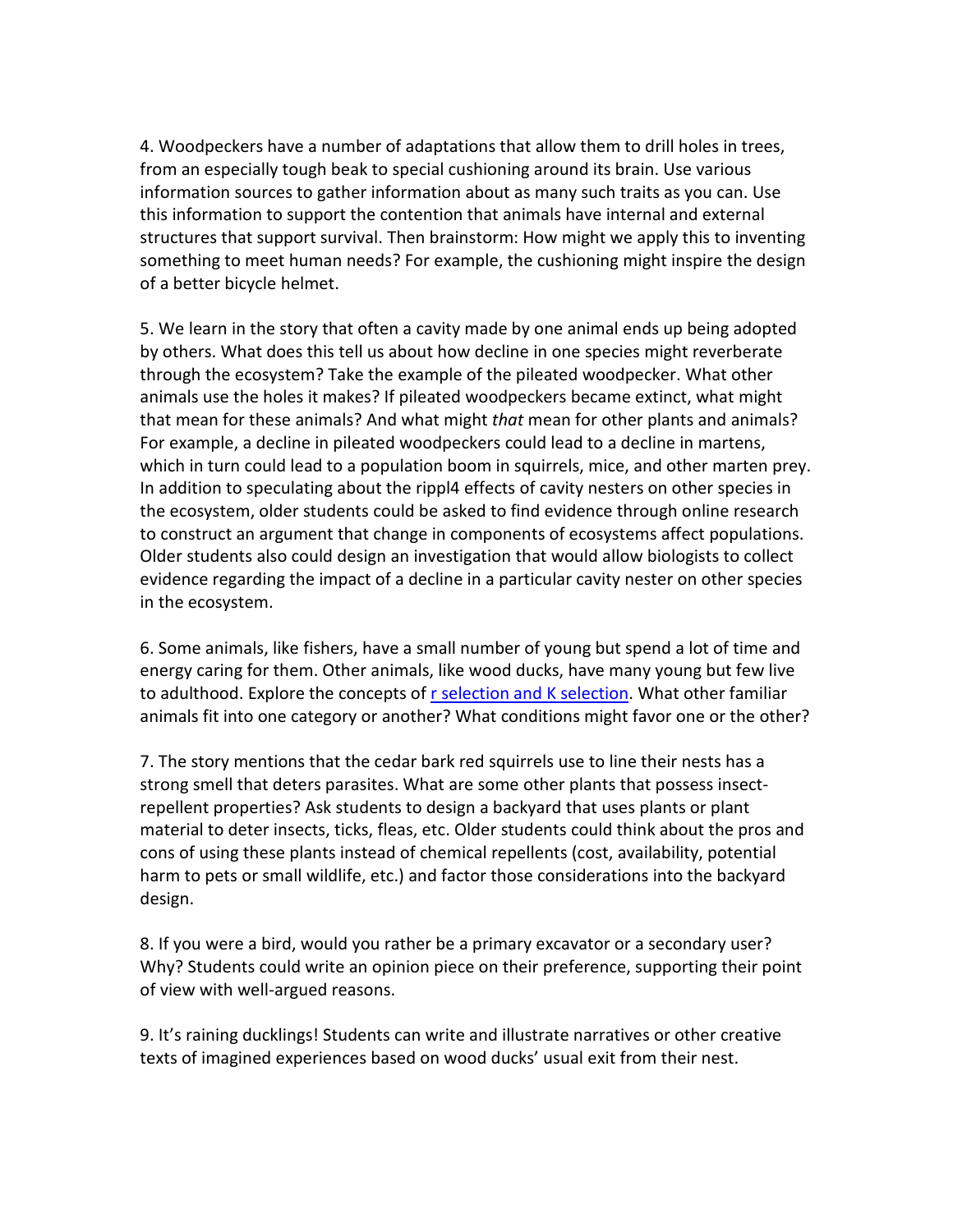**Web Resources:** Check out the following if you'd like to dive deeper into some of the topics covered by this Young Naturalists feature.

#### **Cavity Nesters**

[Cavity Nesting Birds of North America and Their Babies](https://www.10000birds.com/cavity-nesting-birds-of-north-america-and-their-babies.htm) [Barred Owl](https://mnbirdatlas.org/species/barred-owl/) [Black-Capped Chickadee](https://mnbirdatlas.org/species/black-capped-chickadee/) [Black Carpenter Ant](http://www.biokids.umich.edu/critters/Camponotus_pennsylvanicus/) [Fisher](https://www.dnr.state.mn.us/mammals/fisher.html) [Kestrel](https://mnbirdatlas.org/species/american-kestrel/) [Pileated Woodpecker](https://mnbirdatlas.org/species/pileated-woodpecker/) [Red Squirrel](https://www.dnr.state.mn.us/mammals/redsquirrel.html) [Wood Duck](https://mnbirdatlas.org/species/wood-duck/)

**Minnesota DNR Web Pages General Teacher and Student Resources** [Minnesota DNR Teachers' Resources](http://www.mndnr.gov/education/teachers/index.html) [DNR Kids Page](http://www.mndnr.gov/dnrkids/index.html)

## **Related Minnesota Conservation Volunteer Articles\***

[Winter's Woodpeckers](https://webapps15.dnr.state.mn.us/volunteer_index_api/past_issues/article_pdf?id=8492) [The Hole Story](https://webapps15.dnr.state.mn.us/volunteer_index_api/past_issues/article_pdf?id=2175) (Young Naturalists) [New Dens for Fishers](https://webapps15.dnr.state.mn.us/volunteer_index_api/past_issues/article_pdf?id=8552)

\*All *Minnesota Conservation Volunteer* articles, including past Young Naturalists stories and accompanying teachers guides, are [available online](http://www.mndnr.gov/mcvmagazine/archive.html) in searchable PDF.

#### **Study Questions**

"Hole Sweet Hole" by Mary Hoff. Published in the May–June 2021 *Minnesota Conservation Volunteer,* or visit www.mndnr.gov/young\_naturalists/hole.

Name\_\_\_\_\_\_\_\_\_\_\_\_\_\_\_\_\_\_\_\_\_\_\_\_\_\_\_\_\_\_\_\_\_\_\_\_\_ Date\_\_\_\_\_\_\_\_\_\_\_\_\_\_\_

1.True or false: The wood at the center of a tree is called heartwood. **True**

2. Put a "P" next to the primary excavators. Put an "S" next to the secondary users.

Pileated woodpecker **– P** Marten **– S** Barred Owl **– S** Chickadee **– S** American kestrel **– S** Carpenter ant **– S & P**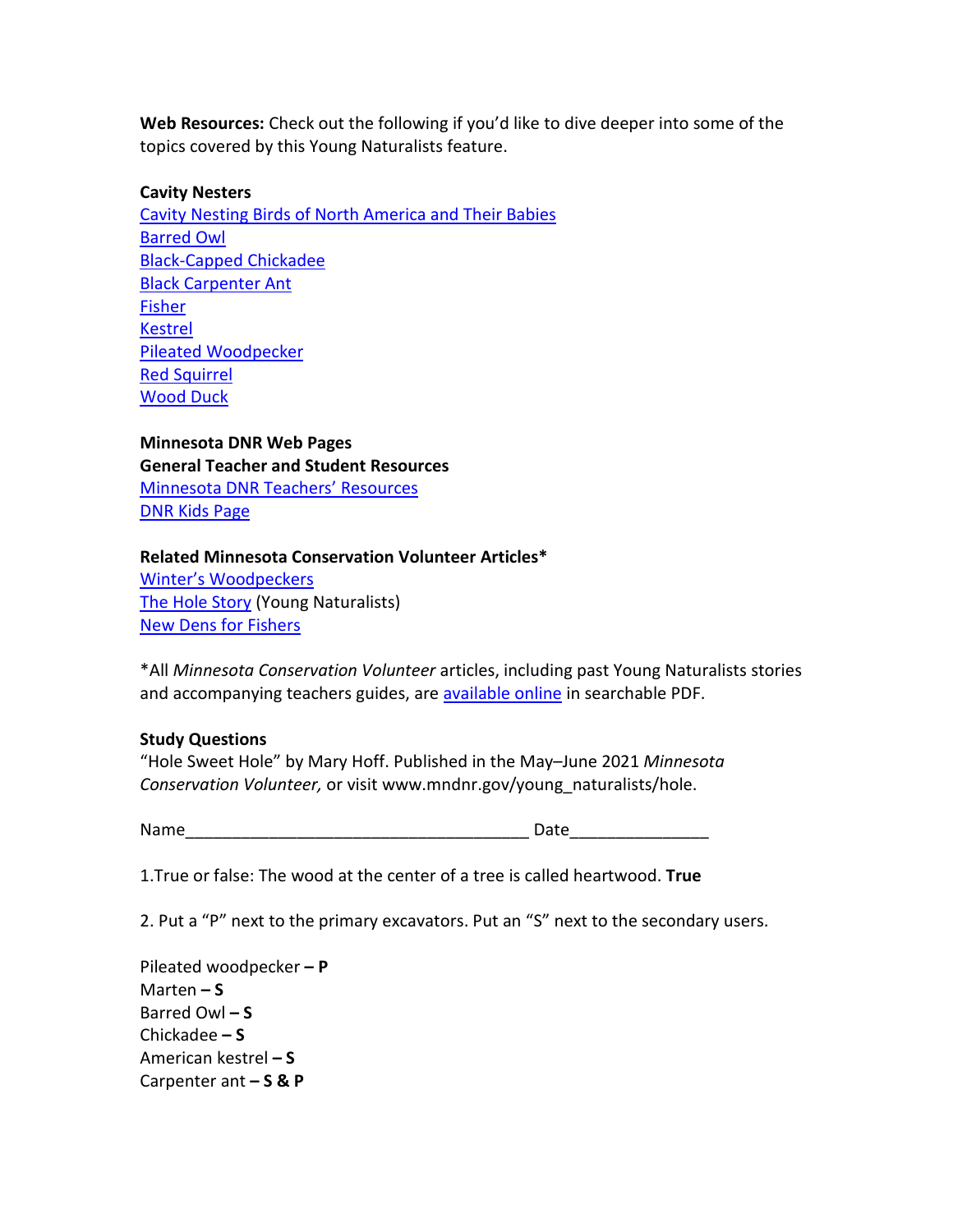3. Describe the three main steps in the development of a cavity nest. **1. A tree is injured. 2. A fungus starts degrading the wood. 3. An animal chips away at the rotting wood to enlarge the hole.**

4. List as many items mentioned in the article as you can recall that cavity dwellers use to line their nests. **Answers will vary but may include wood chips, moss, rabbit fur, shredded bark, grass, downy feathers.**

- 5. What is a barred owl's main predator?
- a. fisher
- **b. great horned owl**
- c. marten
- d. coyote

6. Name two things carpenter ants eat. **Insects, food scraps**

7. Match the animal with the trait:

Wood duck – **may lay up to 16 eggs** Pileated woodpecker – **uses its 2-inch-long beak to hollow out a cavity** Fisher – **needs its nest tree to be at least 60 years old** Barred owl – **sometimes stores food in the cavity for later** Red squirrel – **likes to nest in pine, spruce or fir trees.**

8. Name two ways a male kestrel helps his family. **He finds a home for them, and he brings the female food while she sits on the eggs.** 

9. True or False. Years ago forest managers often didn't recognize the importance of trees with broken branches and rotten insides as part of a healthy habitat. **True**

10. Red squirrels sometimes line their cavity nests with cedar bark. In addition to serving as insulation, what other advantage does the cedar bark provide? **The smell of the cedar serves to repel (keep away) insects**

11. Which describes the relationship between kestrels and squirrels?

- a. Kestrels create the cavities for nesting squirrels.
- b. Kestrels are predators to newborn squirrels.

c. Squirrels disrupt nesting kestrels by taking over their nesting cavities.

**d. Kestrels may kick out a nesting squirrel and claim the cavity as their own.**

12. Which of the species featured in the story has the most offspring? **Black carpenter ants**

Challenge: You notice a wood duck has used the artificial nesting box you made to lay her eggs! You count 12 eggs in the nest. About how many baby ducklings might you expect to live into the summer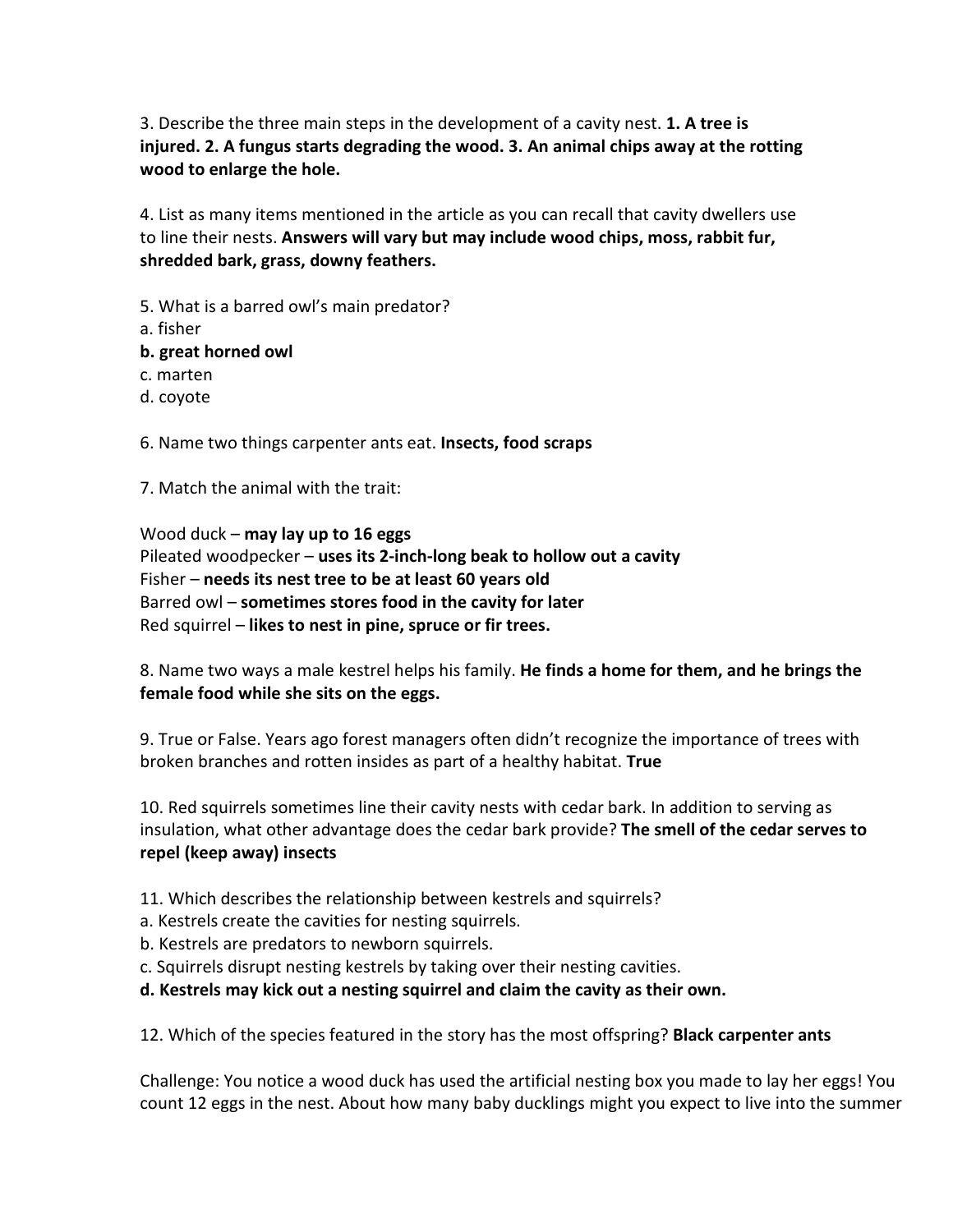months? **As few as 10% survive more than two weeks; one to two baby ducklings may actually survive!**

## **Minnesota Comprehensive Assessments Practice Items**

"Hole Sweet Hole" by Mary Hoff. Published in the May–June 2021 *Minnesota Conservation Volunteer,* or visit www.mndnr.gov/young\_naturalists/hole.

1. Why might an animal prefer a cavity nest to a nest out in the open? **The wood around the nest provides shelter from weather and helps the animal hide and protect itself from predators.**

2. True or false: Most old trees have cavities. **False**

3. What are two ways cedar bark might help red squirrels? **By repelling nest parasites and providing insulation in winter.**

## **Vocabulary**

"Hole Sweet Hole" by Mary Hoff. Published in the May–June 2021 *Minnesota Conservation Volunteer,* or visit www.mndnr.gov/young\_naturalists/hole.

arboreal – related to trees incubates – sits on eggs to warm them insulation – something that separates one thing from another parasites – living things that live on, in, or with other living things and use their resources premier – top, first pterodactyl – a flying dinosaur-like animal rodents – animals like mice, rats, and rabbits

An **arboreal** animal does things that are an animal that does things **related to trees** is known as

When a duck **incubates eggs**, it When a duck **sits on eggs to warm them**, it **Insulation** is **Something that separates one thing from another** is called

**Living things that live on, in, or with other living things and use their resources** are called **Parasites** are

A **premier** location is one that is A location that is **top or first** is a